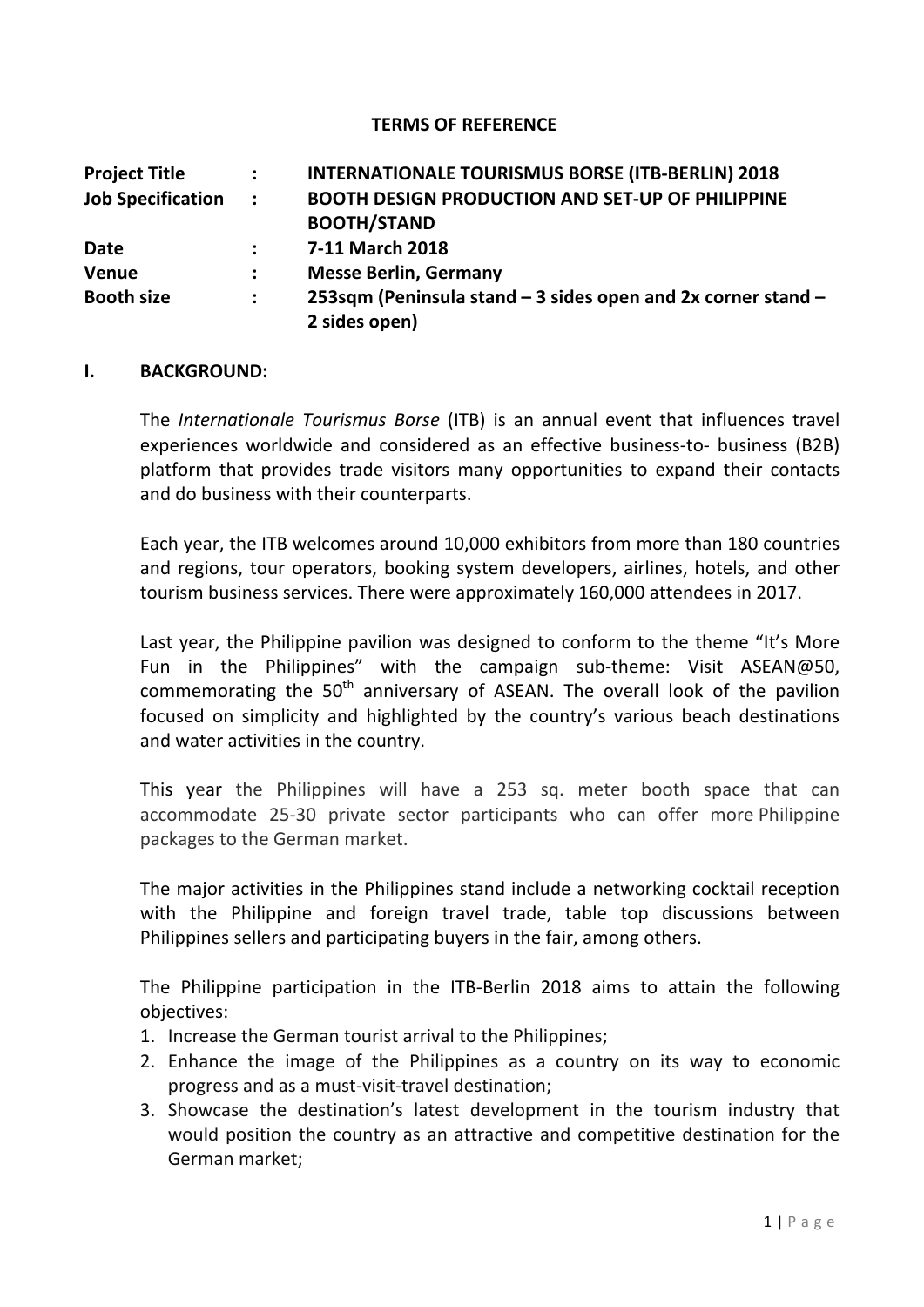- 4. Maintain the Philippines' presence in the international market; and
- 5. Generate marketing and promotions leads that the Board can support to further meet its goals in the market place.

# **II. PURPOSE:**

The Tourism Promotions Board (TPB) Philippines is in need of the services of a booth contractor with a counterpart in Germany, to conceptualize the design of the Philippine stand and at the same time produce and set-up the structure with the following eligibility:

- 1. Must be an accredited supplier/contractor of Messe Dusseldorf GmbH, Organizer of ITB-Berlin;
- 2. Must have a dedicated team who will focus on Design and Set-up;
- 3. Must have the capability to invest, purchase and coordinate its shipment, to the ITB-Berlin site, the Filipino designed decorations, furniture pieces and accents needed to complete the Philippine experience in the Stand.

# **III. OBJECTIVES:**

The construction of the aforementioned booth aims to attain the following objectives:

- 1. Provide the Philippine sellers a platform to meet and strengthen partnership with European tour operators and media;
- 2. Create an atmosphere that reflects the Philippines as the "premier" destination in Asia;
- 3. Provide a highly functional yet visually appealing area for provision of Philippine tourism information, product updates, audio-visual presentations, business transactions, table top meetings, cocktail reception, and other animation activities.
- 4. Generate positive "name recall" of the tourism brand "It's More Fun In the Philippines" and eventually establish the Philippines as a preferred tourist and destination for the European market:
- 5. Attract and encourage buyers, consumers, press and travel trade guests to visit the Philippine stand;
- 6. To help raise awareness on Southeast Asia/ASEAN as a single tourism destination by incorporating the ASEAN logo/slogan "ASEAN feel the warmth" into the overall design;
- 7. Highlight the featured Philippine destinations with focus on Cebu, Bohol, Boracay, Palawan, Banaue and Davao, and the like;
- 8. Include an area in the booth that may be converted to host a cocktail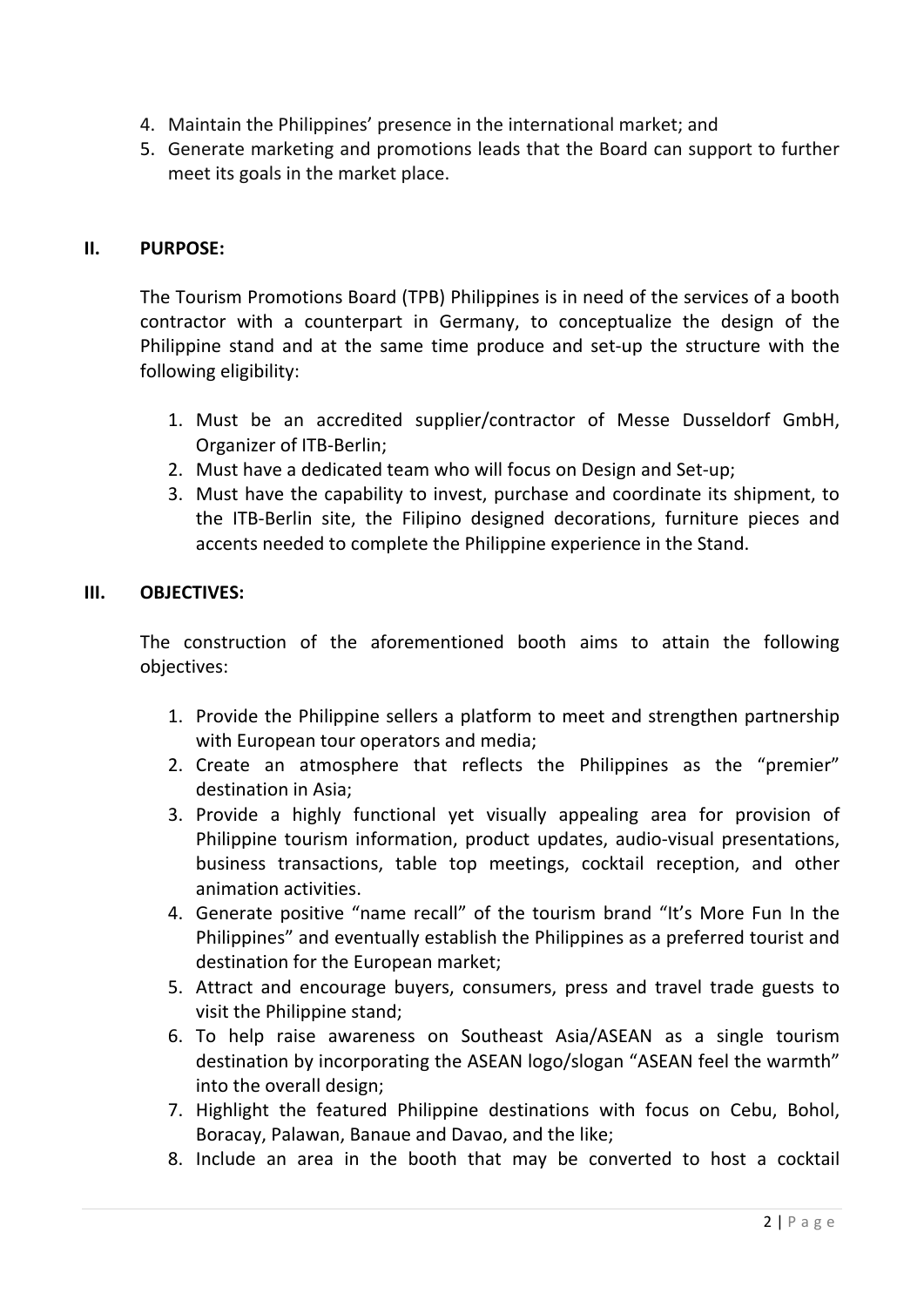reception for 50 to 70 pax; and

9. Incorporate the use of interactive display solutions, new digital technology, and/or augmented reality devices in presenting the Philippines experience to the European market.

# **IV. SCOPE OF WORK/DELIVERABLES:**

To be able to achieve the above-mentioned objectives, bidders shall submit a proposed design and layout for the aforementioned stand. The Tourism Promotions Board Philippines, through the Philippine Department of Tourism-Frankfurt, requires a package of services for the following:

A. Booth design production and set-up shall strictly follow the rules and regulations set by the fair/event organizers.

Booth Details:

1. Size: 253 sq. m. with the following dimensions:

| Hall/Stand    | Area                                                      |
|---------------|-----------------------------------------------------------|
| 26.A/125      | 113.00 sq.m, Peninsula Stand (Main stand-3 sides<br>open) |
| 26.A/101      | 83.00 sq.m, Corner Stand (Corner booth-2 sides open       |
| 26.A/123, 126 | 57.00 sq.m, Corner Stand (Corner booth-2 sides open       |

## 2. Layout

- Should provide individual counters and negotiating tables for each Philippine exhibitor located along the perimeter of the stand (approximately 20-25 exhibitors). Provision for installation of individual corporate name/Logo;
- Performance area or stage with visual backdrop in the form of LED panel;
- Separate airline counter to house special visual monitor and computer with lined web/internet access, reception cum meeting area;
- Philippine Information counters;
- 1 VIP Reception cum Meeting Area that can accommodate 10 pax;
- An area for video presentations equipped with the necessary LED screen and DVD player;
- Storage area:
- Portion of the booth that can be converted into a cocktail reception area; and,
- Kitchen cum dining area for the Philippine delegation.
- 3. General stand design theme: "It's More Fun in the Philippines" with focus on the Filipino spirit, food and sport tourism;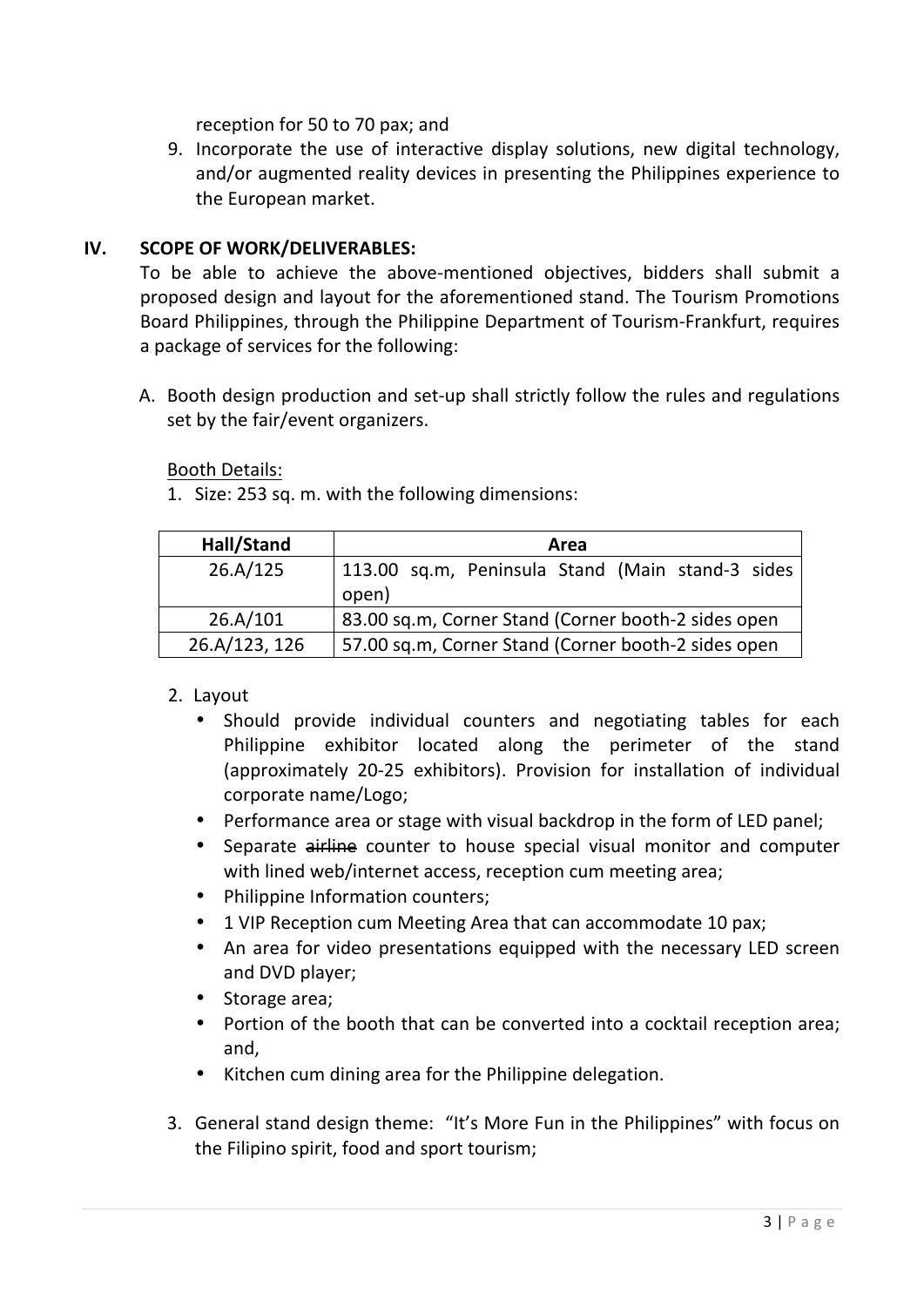Note: Bidder should be flexible in terms of incorporating inputs in the overall look of the Philippine stand and be able to provide the necessary adjustments on paper (floor plan and perspectives) within 48 hours after inputs from TPB. Final set of floor plan/s, perspectives and working drawings (to include lighting, electrical, graphics and accent plans) should be approved and signed by the TPB before implementation

- 4. Specific stand requirements:
	- Stand production and set-up inclusive of walls, storage, kitchen, wardrobe (with lockable lockers) and VIP area;
	- Printing of appropriate backdrop visuals / overhead ceiling banners / interior decor as appropriate (Direct printing on wood, sticker paper or  $\text{cloth}$  – whichever medium is more suitable to complement the over-all design), fresh plants and flowers, sufficient lighting to convey a Philippine island setting and other decorative elements following the general stand design theme, to include incorporation of the "ASEAN feel the warmth" logo in the booth design;
	- Elevated carpeted or tiled flooring to conceal the electrical wiring and connections;
	- Philippine Information Counter should have at least 2 chairs, power outlet, lockable cabinets, brochure racks, exhibitor directory and stand layout, appropriate visuals and accessories;
	- Individual work stations should have the following: 1 counter, 1 table, 3 chairs, small lockable storage cabinet, individual electric outlets and adaptors, company signage and table centerpiece;
	- The VIP reception area should have the following: lounge chairs, center table, 1 72" LED screen (or the like) and CD/DVD/USB player, appropriate lighting and accessories;
	- Storage areas should have the following: lockable lockers, wardrobe rack w/ appropriate hangers, shelves for brochures and mirror;
	- Service kitchen or pantry that will double as dining area should have the following: sink with running water, hot and cold water dispenser, coffee maker, water percolator, small refrigerator, porcelain cups and saucers for VIP guests (per approximate quantity requirement), cutlery set for VIP guests (per approximate quantity requirement), glasses for VIP guests (per approximate quantity requirement), serving trays (per approximate quantity requirement), storage cabinet and shelves trash bins with ample supply of trash bags, small eating area with tables and chairs, lockable door;
	- Cocktail reception area must have cocktail tables and a unique design
	- Furniture should depict a modern Philippines and conform to the recommended layout by interested/participating tending company to include counters, tables, chairs, shelves, hangers, mirror, etc.;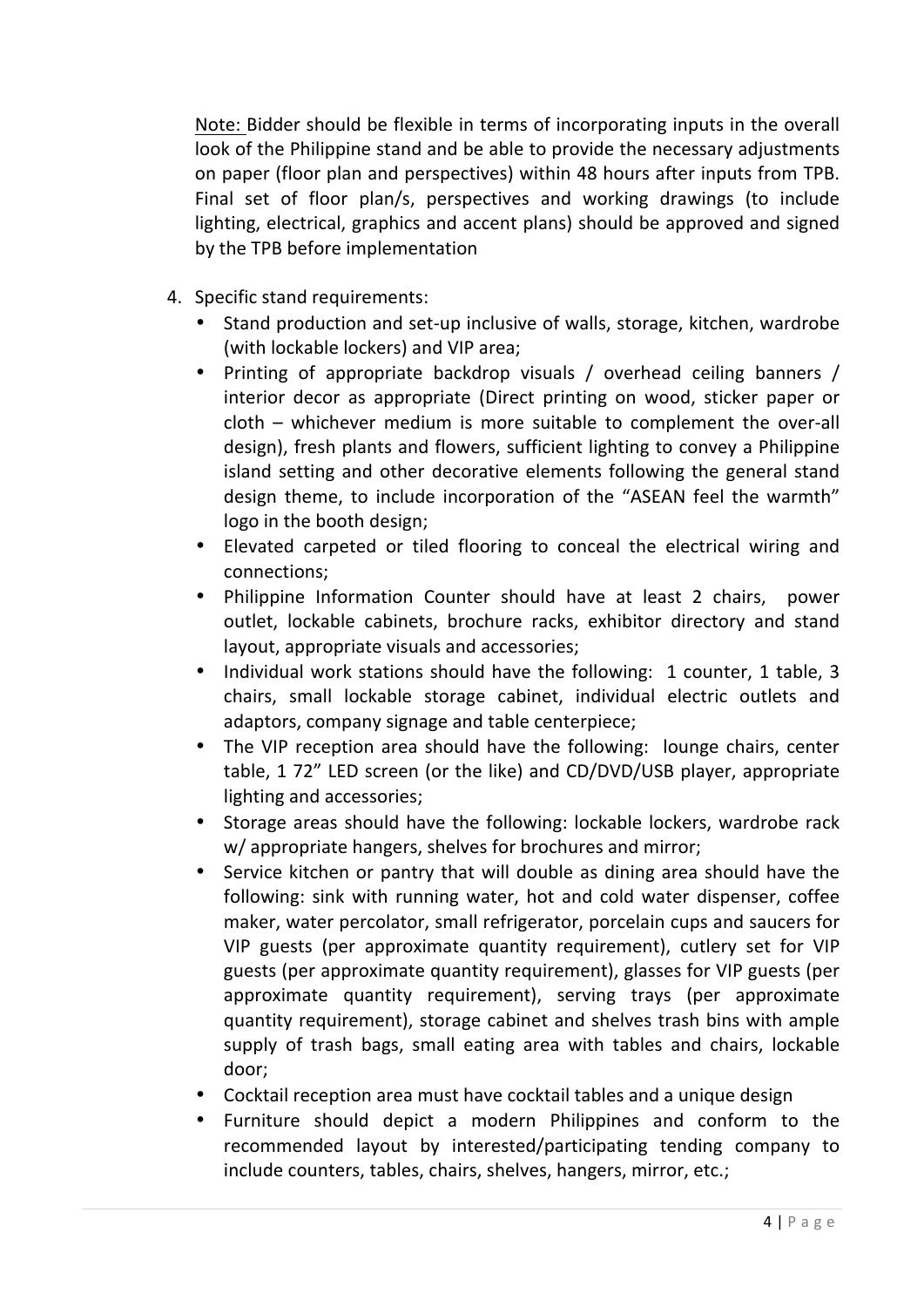- All exhibition venue connections (electricity and water, suspensions and permits);
- Sufficient power outlets, basic lighting, and design set-up;
- Other accessories needed to achieve the desired theme; and,
- Daily stand cleaning before the opening and after the closing of the exhibition.
- B. Dismantling inclusive of storage/disposal of the aforementioned booths/parts and egress on the dates designated by the event organizers.

# **V. TIME FRAME AND SCHEDULE OF WORK**

The contract duration is for a period of one (1) month with the following schedule of work:

- 1. Preparatory work;
- 2. Set-up of Philippine booth at the ITB-Berlin Fair Grounds five (5) days prior to event proper (7-11 March 2018) or according to official event schedule;
- 3. ITB-Berlin Fair (Stand maintenance); and,
- 4. Stand dismantling (according to official event schedule).

## **VI. BUDGET**

Total Budget allocation for the Philippine booth is **One Hundred Sixty-Three** Thousand Three Hundred Ninety-Eight Euros and 69/100 (€163,398.69) or its Philippine Peso equivalence. The financial proposal should allow for modifications in stand layout and design in accordance with the needs and requirements of the end user. 

## VII. DEADLINE FOR SUBMISSION OF PROPOSAL: February 7, 2018

#### Proposals to be submitted (by post or email) to:

#### **MS. MARGARITA PATRICIA VALDES**

Tourism Attachè Philippine Department of Tourism-Frankfurt Office Kaiserhof Strasse 7 D-60313, Frankfurt Am Main Tel. No.: +49 (69) 208 93 Fax No.: +49 (69) 285 127 E-mail: info@morefunphilippines.de meggie@morefunphilippines.de